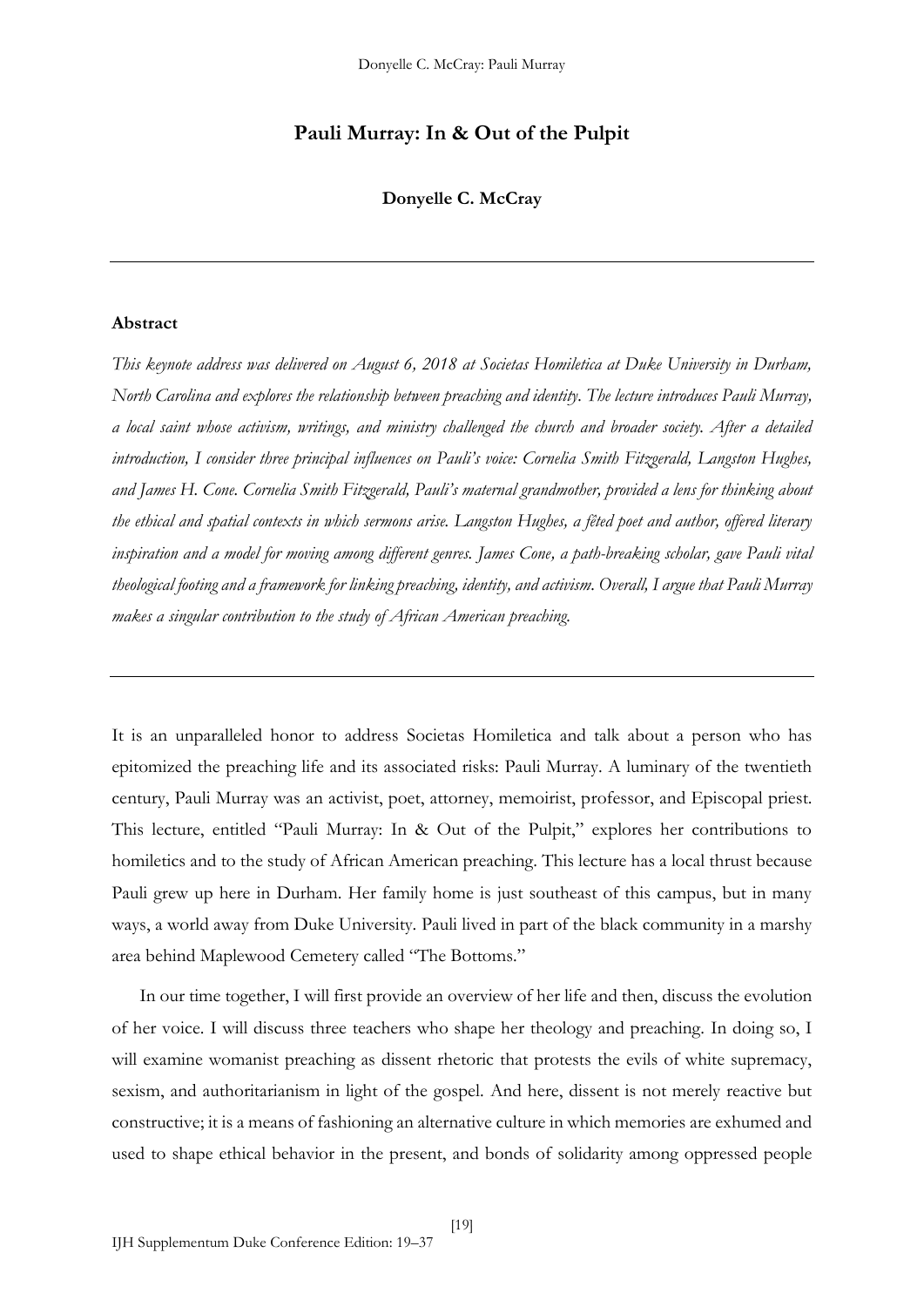around the earth are strengthened. Overall, I intend to reveal Pauli Murray as one who preaches in Christian liturgies through sermons and the celebration of the Eucharist and disrupts anti-Christian liturgies of violence when preaching through poetry, speeches, and demonstrations.

### **1. Biographical Sketch of Pauli Murray**

First, who was Pauli Murray? Pauli is not very well known but led a remarkable life. What follows is a robust summary. Born on November 20, 1910, she was the fourth of six children born to her parents, Agnes Fitzgerald Murray, a nurse, and William Murray, a school principal. Agnes and William were a turbulent pair, continually breaking up and getting back together. Part of the strain on the marriage was William's mood swings. Due to a severe case of typhoid fever and encephalitis, he was prone to violent frenzies that frightened Agnes so much that she would periodically go to her family in Durham, North Carolina and take the children with her. This pattern lasted a few years and ended abruptly in March of 1914 when Agnes, just thirty-five years old and pregnant with the couples seventh child, died of a stroke. Since William was unable to care for the children himself, Pauli and her siblings were separated and cared for by other relatives. Pauli came here to Durham to live with her aunt Pauline, her namesake, and her maternal grandparents, Robert Fitzgerald and Cornelia Smith Fitzgerald.

Shortly afterwards, tragedy struck again. In 1917, William was committed to Crownsville State Hospital, the Hospital for the Negro Insane of Maryland. The social stigma associated with his confinement would trouble the family for years. Then, in 1923, William became the victim of a racially-motivated attack. He was beaten to death by Walter Swiskowski, an inexperienced hospital guard. After the deaths of her parents, Pauli's other relatives told vivid stories about them that deepened her sense of their presence. And throughout her life, she sensed her parents as twinkling lights reaching out to her from the invisible world. Pauli's early calamities contributed to her sensitivity and urgency – she was aware of the fragility of life and the need to speak to the moment.

As early as age eight, Pauli preferred wearing boys clothing and, especially in her twenties and thirties, felt she was inwardly male and outwardly female.<sup>1</sup> "My little boy-girl," is the term her Aunt Pauline used to convey her acceptance of Pauli's identity.<sup>2</sup> In addition to buying boys' clothing, she even allowed Pauli to chop wood and take up a paper route – roles typically reserved for boys. Considering the way Pauli describes herself in letters and in medical records, we might describe Pauli as nonbinary or possibly transgender today, but these descriptors were not available to her

<sup>1</sup> *Rosalind Rosenberg*, Jane Crow. The Life of Pauli Murray, New York 2017, 2.

<sup>2</sup> Ibid.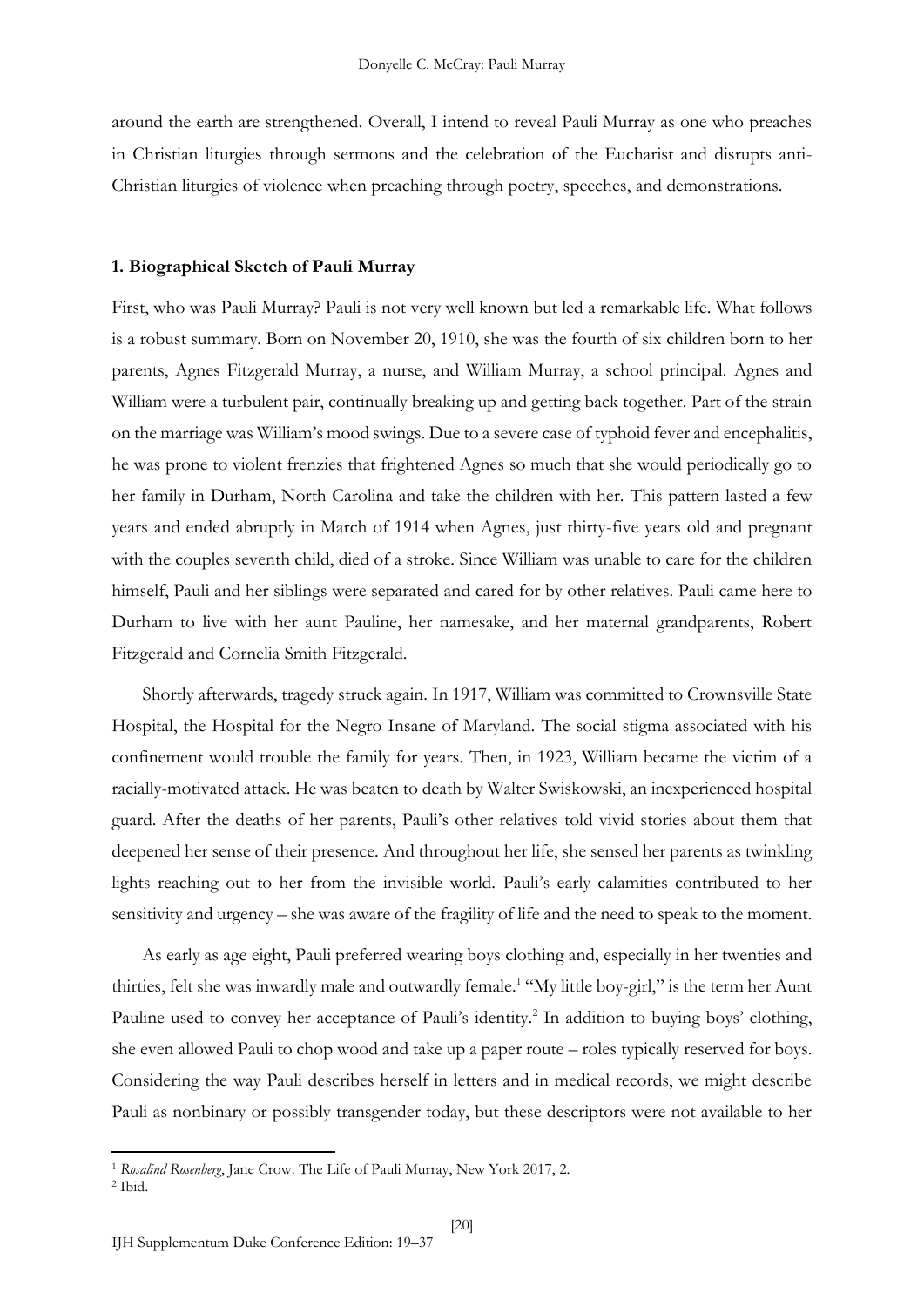and nor were gender neutral pronouns.<sup>3</sup> So, for historical purposes, I am using female pronouns when referencing Pauli. While her birth certificate reads "Anna Pauline Murray," Pauli used several names that reflect her gender identity, including "Paul," "Pete," and "Pixie," but legally changed her name to Pauli. Because of its gender ambiguity and significance to her, I am breaking with the scholarly custom of referring to individuals by surname and using her first name.

Pauli felt loved and accepted by her immediate family and the black community but felt humiliated here in Durham by the racial segregation, the activity of the Ku Klux Klan, and the constant threat of racialized violence, which she described as "the atmosphere one breathed from day to day, the pervasive irritant, the chronic allergy, the vague apprehension which made one uncomfortable and jumpy. We knew the race problem was like a deadly snake coiled and ready to strike, and that one avoided its dangers only by never-ending watchfulness."<sup>4</sup>

She fled Durham in 1928 to attend Hunter College in New York, matriculating slowly due to limited finances. During the Great Depression, she took whatever work she could find waitressing at the Alice Foote McDougall Restaurant, operating a switchboard, and serving as a typist. As dire as her situation was in New York, she preferred it to a segregated existence in the South, an existence she compared to living under Nazi rule.<sup>5</sup> Curious about ways to resist authoritarianism and learn from freedom movements around the world, she lived for a time in a Harlem Ashram, a small intentional Christian community guided by Christian scriptures, Gandhian principles, and a commitment to resist colonialism. In 1938, Pauli applied to the sociology department at the University of North Carolina at Chapel Hill but was denied admission due to her race.

During the 1940s, Pauli broke new ground in challenging Jim Crow laws. She was jailed in Virginia for protesting segregated seating on a Greyhound bus and led successful sit-ins at two Washington, DC restaurants to integrate them. As a law school student at Howard University, she came up with an argument to unsettle the doctrine of separate but equal in *Plessy vs. Ferguson.* People chuckled at the time, but her argument later became a key resource for Thurgood Marshall and Spotswood Robinson in the *Brown vs. Board of Education* cases. She applied to Harvard Law School's graduate program in law but was denied admission based on gender. The University of California did not have race or gender restrictions at that time, so Pauli went there and flourished in its International House, a living community modeled around the United Nations with "more than

<sup>3</sup> *Rosenberg* provides a helpful note on her decision to use female pronouns for Pauli Murray given the binary culture she navigated. Ibid., xvii.

<sup>4</sup> *Pauli Murray*, Pauli Murray. The Autobiography of a Black Activist, Feminist, Lawyer, Priest, and Poet*,* Knoxville 1989, 36.

<sup>5</sup> She sees similarities between Southern bus drivers and Nazis that include hostile treatment of African Americans, a "swaggering manner," and uniforms. Ibid., 109.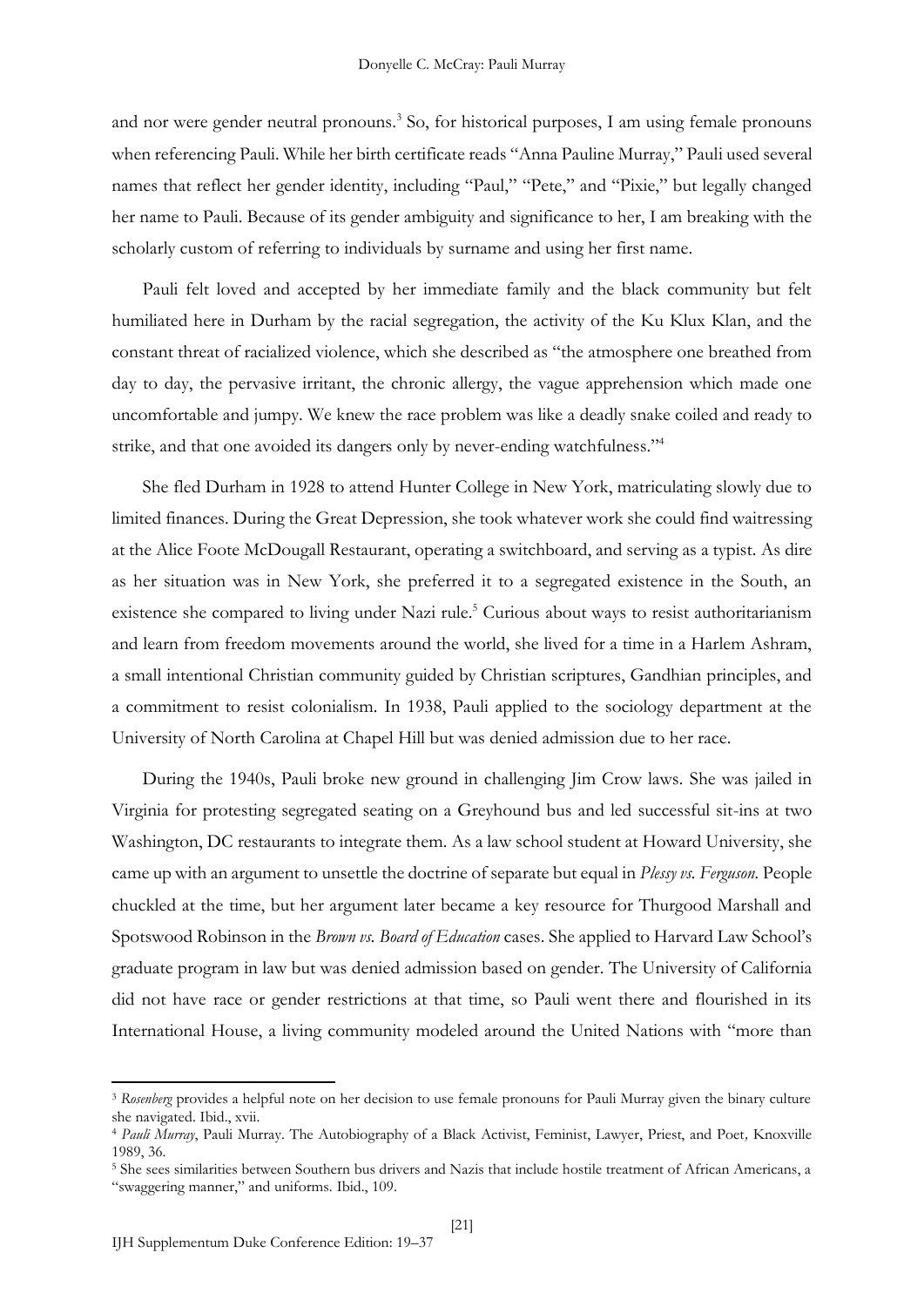150 students of all colors and some thirty nationalities […]. Chinese, Icelanders, Panamanians, […] Mexicans, Palestinian Jews, British, Indians, Latin Americans of many complexions and political hues, as well as white and negro North Americans from the United States and Canada."<sup>6</sup> She delighted in hearing over a dozen languages at dinner tables and listened to discussions about the "rights of small countries and the responsibilities of large ones."<sup>7</sup>

Pauli went on to practice Civil Rights law and then, in 1956, joined Paul, Weiss, Rifkind, Wharton and Garrison, an influential law firm in New York. She became the firm's first black female associate attorney. Shortly afterwards, her global consciousness took her to Accra where she taught law at the University of Ghana. Upon returning to the United States, she studied at Yale Law School and became the first African American woman to receive its doctorate degree. She went on to serve as one of the founders of the National Organization for Women (NOW) and teach law and political science at Brandeis University from 1968–1973. It was around this time that she discerned a call to ordained ministry which she saw as the summation and chief end of all her prior work. On her ordination day in January 1977, she said "all the strands of my life had come together."<sup>8</sup> Pauli became the first African American female priest in the Episcopal Church, U.S.A.

Inspired by the power of language, Pauli authored several books, including two legal texts, a memoir, a book of poetry, and an autobiography.<sup>9</sup> She also authored numerous essays and articles and was inspired by her friendship with writers like Langston Hughes, Arna Bontemps, and Countee Cullen. Creative partnerships with people like Maida Springer, Bayard Rustin, Ella Baker, Eleanor Roosevelt, A. Philip Randolph, and Howard Thurman also spurred her work.

On November 30, 1930, Pauli married William Wynn, but the relationship ended within a few weeks. Her most significant attachments were to women. She and Irene Barlow shared a deep bond that lasted more than sixteen years. Pauli Murray died of pancreatic cancer on July 1, 1985, and she was buried next to Irene Barlow, whom she called her "silent partner," in New York.<sup>10</sup>

Interest in Pauli's life has sparked in the last decade, and she was recently included in the Episcopal Church's *Holy Women, Holy Men: Celebrating the Saints*. In 2016, Yale University named one of its new undergraduate colleges "Pauli Murray College." Honors like these recognize the power of Pauli's witness and her insistence that the world reckon simultaneously with all the

<sup>6</sup> Ibid., 258.

<sup>7</sup> Ibid., 259.

<sup>8</sup> Ibid., 435.

<sup>9</sup> *Pauli Murray*, States' Laws on Race and Color; and Appendices Containing International Documents, Federal Laws, and Regulations, Local Ordinances, and Charts*,* Cincinnati 1950; Proud Shoes. The Story of an American Family, New York 1956; Dark Testament and Other Poems, Norwalk (CT) 1970); Song in a Weary Throat. An American Pilgrimage, New York 1987; *Leslie Rubin/Pauli Murray*, The Constitution and Government of Ghana, London 1964. <sup>10</sup> *Rosenberg* (note 1), 353.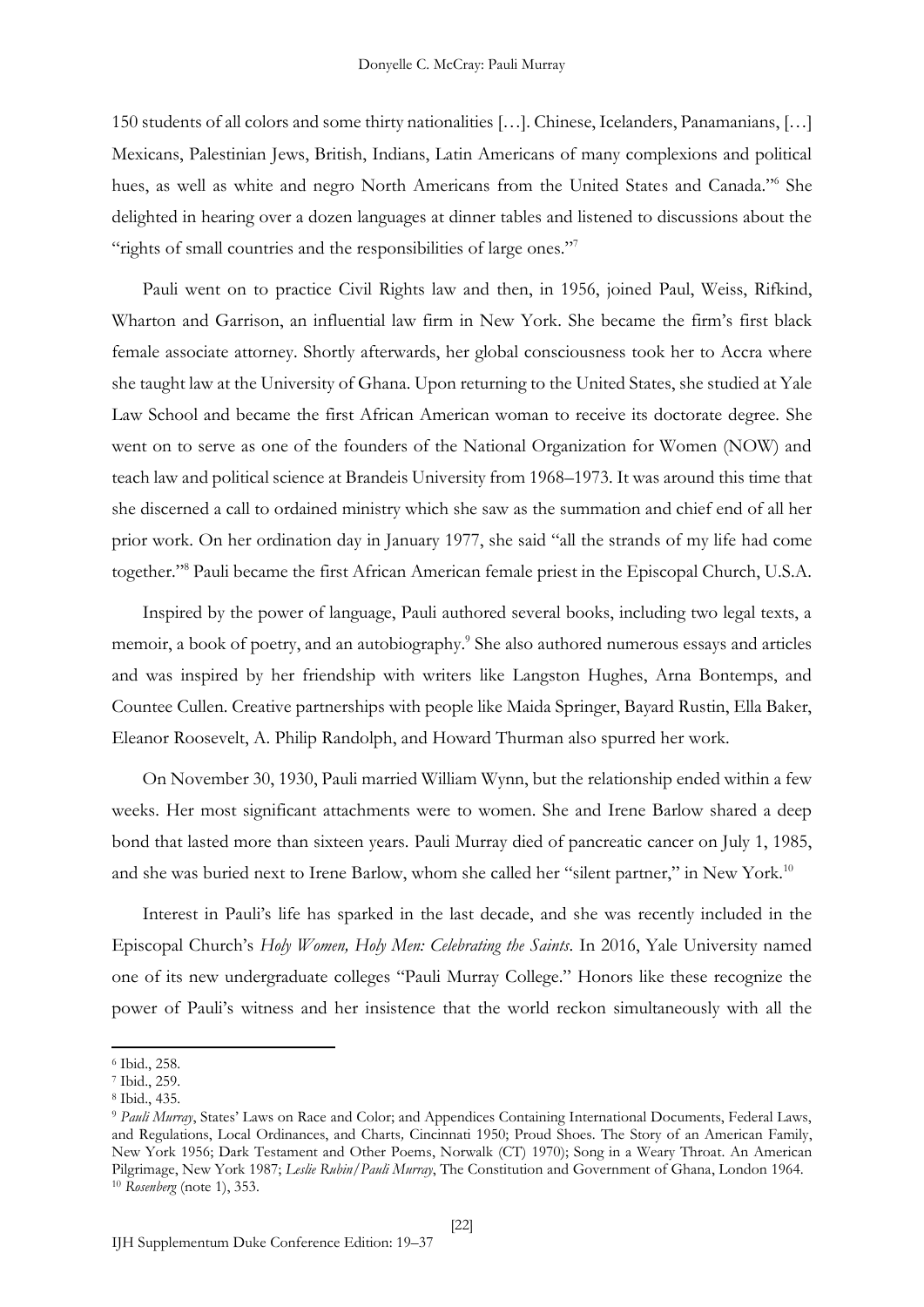dimensions of human identity. She saw herself as a woman of color who was also over age seventy, and short, and hard of hearing, and left-handed, and all these aspects of her life counted. And, just so that you have a fuller sense of her, she loved cigarettes, dogs and camping and named her car, a black Volkswagen, "Sojourner Truth."

### **2. Pauli the Preacher**

Pauli brought her expansive worldview and chutzpah with her into the pulpit. Sermon manuscripts are notoriously inadequate in conveying the color and energy in a sermon, and this problem arises when reviewing Pauli's sermon manuscripts. Cassette tapes help, but some of the power in her preaching is representational. She brings her queer, black body to a space where it had not been welcome, and this boundary crossing applies regardless of the racial demographics of the congregations in question.<sup>11</sup> Her body presented a new aesthetic of authority to pulpits where intellect, charisma, and masculinity made the preached word compelling. Pauli embodied intellect, charisma, and masculinity, too, and used them to nurture the church's inventiveness – that is, its ability to offer life-giving responses to moral dilemmas. She thought this work required reliance on the "three-legged stool" of scripture, tradition, and reason while recognizing that each leg of the stool had been tainted by colonialism and a failure to respect human and ecological diversity. Attending to human experience was paramount.

In her sermons, she addresses the kinds of ethical issues one would read about in newspapers during the 1980s, but she tries to stretch her listeners' understanding of who God is, how God is recognized, and what it means to be human. Enlarging the congregation's vision of God is instrumental for her, and she finds using feminine imagery especially effective. As much as she values images of God as Father, King, and Lord, her soul is fed by God the midwife who helps human beings birth new possibilities, and God the woman in labor who we meet in Isa 42:14:

For a long time I have held my peace, I have kept still and restrained myself; Now I will cry out like a woman in labor; I will gasp and pant. $12$ 

Equally intriguing were images of God as mother (Isa 66:13), scorned lover (Ps 123:2), and Divine Wisdom (Wis 7:25).<sup>13</sup> Through exposure to such images, Pauli thought Christians would see

<sup>&</sup>lt;sup>11</sup> It is important to note, however, that she generally preaches in mainline congregations.

<sup>12</sup> Isa 42:14 NRSV. The image of God the midwife appears in Ps 22:9 and Isa 66:9.

<sup>13</sup> In an article that opens with a reference to Julian of Norwich's maternal image of God, Pauli argues for the inclusion of more feminine imagery of the divine. Pauli sees "scriptural basis for symbolizing God as 'Mother' as well as 'Father,'" and suggests that exclusively masculine images of God stifle the church's faith and imagination. *Pauli Murray*, The Holy Spirit and God Language, in The Witness 66, 2 (1983), 8,19.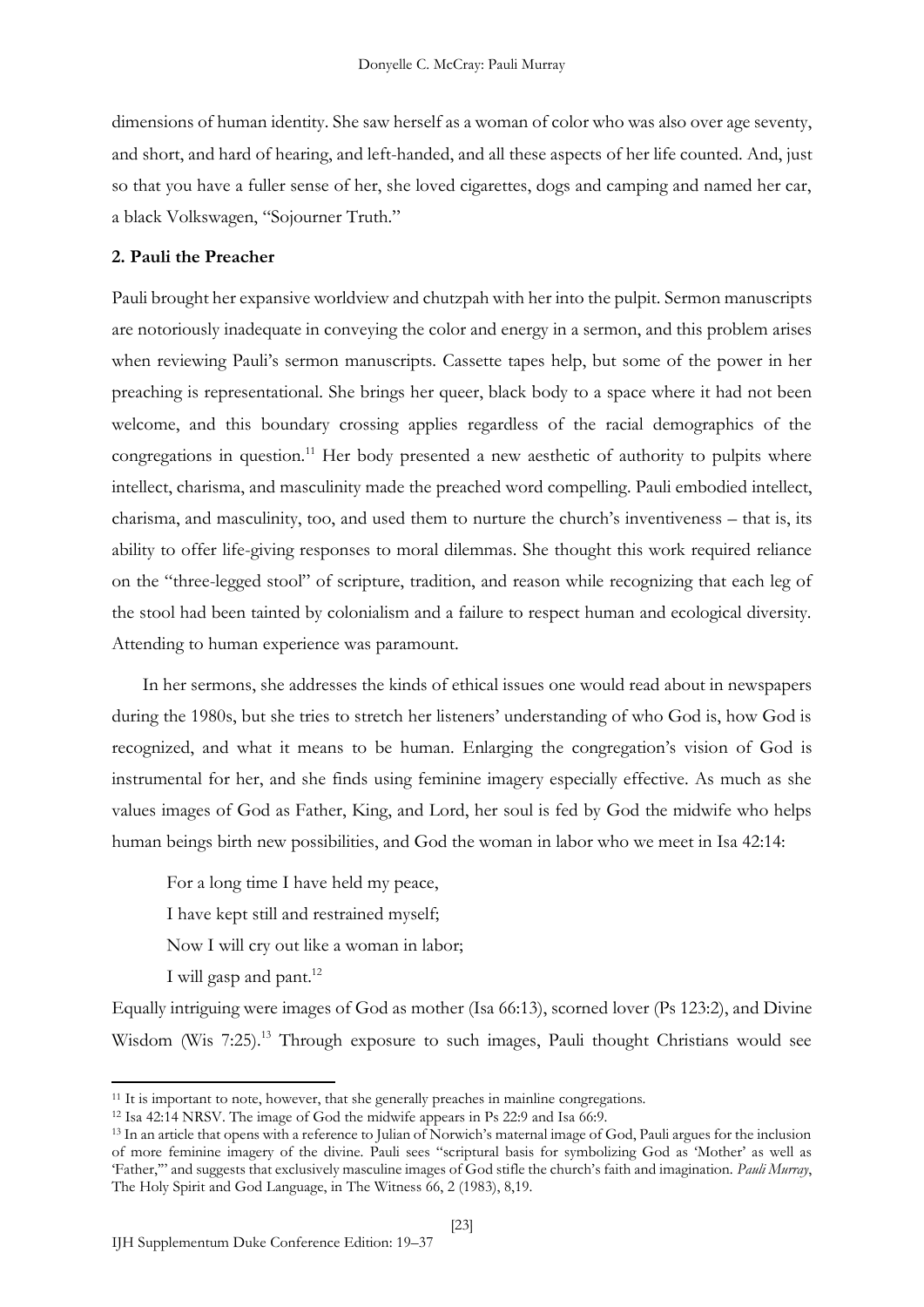themselves as responsible and capacious rather than passive. And more, drawing on such images would end the church's attraction to authoritarians. Christian preaching was about raising the dead. Even if the preacher was half-dead herself, the task was to awaken strength and tenderness in the listeners, to stir commensurate supplies of joy and courage.<sup>14</sup>

# **2.1 Lessons from Cornelia**

Pauli had an unconventional approach to preaching, and the first lessons came early, before she even knew she was being taught to preach. The teacher was her maternal grandmother, Cornelia Smith Fitzgerald (1844–1923). Enslaved until age twenty-one, "Cornelia" was the daughter of an enslaved woman named Harriet and her owner, Sidney Smith, an attorney. <sup>15</sup> Cornelia was baptized in her father's church at age ten, but she was only allowed to sit in the balcony. Little else is known of her early faith formation, but she developed an active spirituality that she expressed by sharing food and medicine with people in need. God was, for her, a Righteous Judge who weighted human action with significance but also intervened mightily in cases of apparent defeat. Her favorite bible stories were Daniel in the Lions' Den and Ezekiel in the Valley of Dry Bones, and she never tired of hearing Pauli read them.

Pauli describes Cornelia as affectionate and warm with a habit of calling her "Baby" and slipping little treats to Pauli when Aunt Pauline, the disciplinarian, was not looking. Cornelia's sweetness did not extend to her neighbors in the Bottoms whom she found nosey, messy, lax about respecting property lines, and prone to bother her vegetable garden. The response to any of these violations was to walk up to the edge of the property line she shared with said offending neighbor, garden tools in hand, and offer a sermon on the spot. Looking back Pauli remembers, "Let one of the neighbors or their cattle stray onto our property by an inch when they weren't coming to see us, and Grandmother was ready to preach a sermon. You could tell when somebody had provoked her and one of her preaching spells was coming on. She'd always start singing 'By and By.'"<sup>16</sup> That is, Charles A. Tinley's "We'll Understand It Better By and By."

After this prelude, she would begin by naming her neighbor's transgression and the character faults that precipitated it. Then, Cornelia would select a text and launch into her sermon. Sometimes she appealed to scripture, "I'm old enough to be your grandmother. The bible tells you

<sup>14</sup> A former professor of mine, *Judy Gebre-Hiwet*, described her teaching vocation as the half-dead raising the dead. I find this metaphor helpful in describing *Pauli Murray's* understanding of preaching.

<sup>15</sup> I am using "Cornelia" deliberately for honorific purposes.

<sup>16</sup> *Murray*, Proud Shoes (note 9), 8.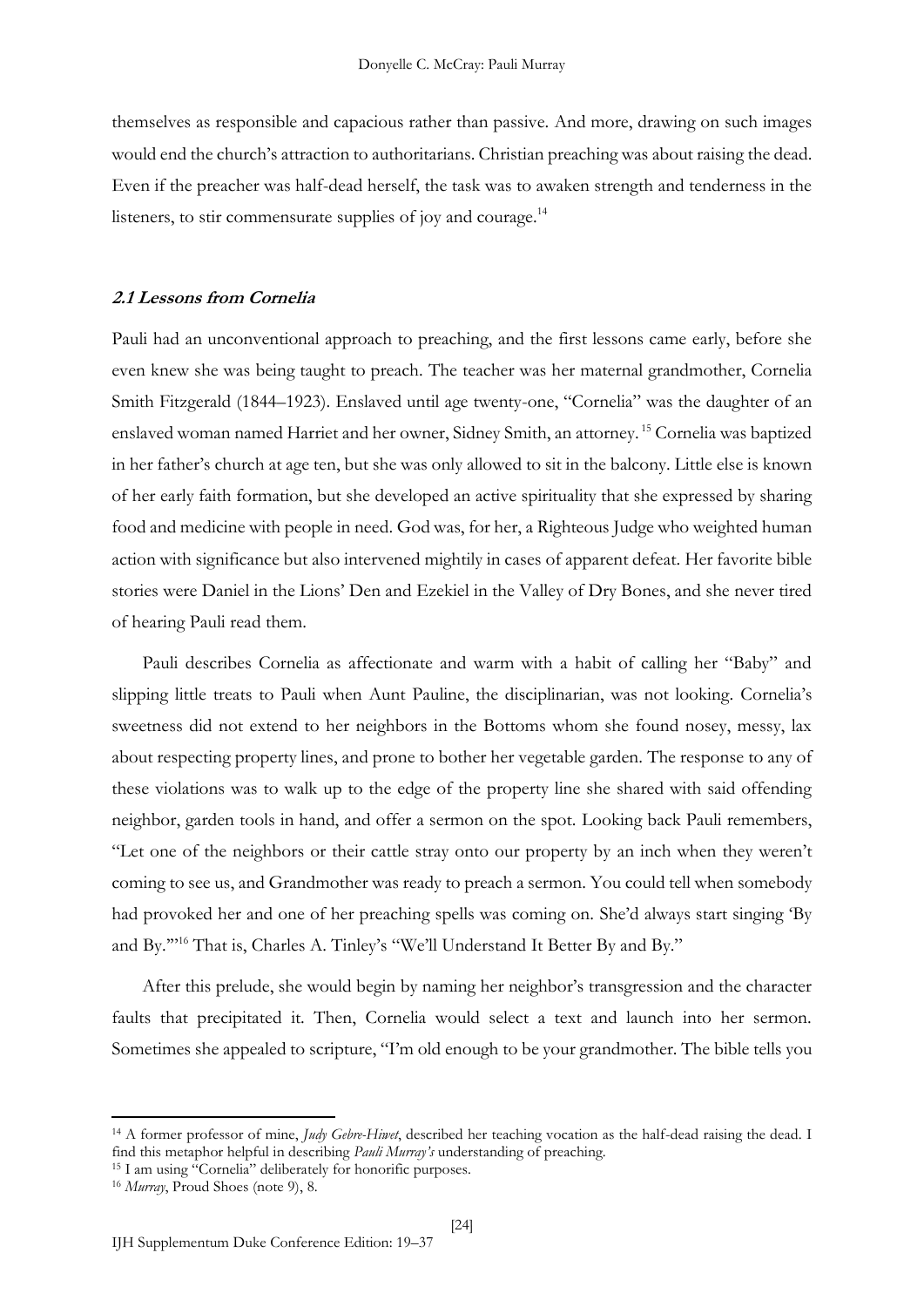those that don't honor gray hairs will be cut off and cast into hell's fire."<sup>17</sup> Other times she drew on Christian principles like "Right is right and right don't wrong nobody."<sup>18</sup> Her tone, direct, accusatory, and insistent on ethical decision-making, was reminiscent of John the Baptist calling his listeners to task with lines like, "You brood of vipers! Who warned you to flee from the wrath to come? [...] Even now the ax is lying at the root of the trees [...]."<sup>19</sup> Cornelia was equally poetic.

The African American literary scholar Houston A. Baker, Jr. suggests the black preacher must "seize the word," and for Cornelia, this seizure is evident in the way her message is unmoored from notions of respectability and strewn with insults and expletives to scald the listeners.<sup>20</sup> She assumes her listeners have numb consciences that can only be awakened with a shock. Two kinds of truth are operative here: first, scripture or biblical truth, and second, a form of temporal truth that is proto-womanist in form. To quote Zora Neale Hurston, this truth involves being "free from other people's fictions."<sup>21</sup> Cornelia's preaching is a form of dissent rhetoric designed to interrupt troublesome patterns like disregarding a person's boundaries.<sup>22</sup>

Now historically, African American women who were loud and angry in white spaces have been ignored, discredited, or counseled to be "civil" when raising grievances. But Cornelia speaks in a black space, and her listeners do not misread her as giving mere rants. In the Bottoms, Cornelia's speech is legible as "sermon." Pauli's aunts and her grandfather call them sermons to signify their authority and make it clear that she was not simply pouring out her thoughts but speaking a word that was understood to be inspired. Neither the spontaneity nor the setting undermines this classification for Cornelia's listeners. Pauli remembers that during Cornelia's sermons, "The Bottoms rang with 'Amens,' catcalls, and loud handclaps."<sup>23</sup> Some would urge her on, "Aw preach it, Miz Fitge'l!"<sup>24</sup> The hybridity of the setting made it possible for listeners to be more than spectators; they were witnesses at a tribunal. Dolan Hubbard suggests that preaching in such "extrachurch" settings encourages listeners to judge not only the preacher, but themselves, their circumstances, and God.<sup>25</sup>

In this ritualistic speech, the meaning is carried linguistically but also in the rhythm that characterized the delivery. "She stamped her feet, shook her head, waved the mattock in the air

<sup>17</sup> Ibid., 14.

<sup>18</sup> Ibid.

<sup>19</sup> Luke 3:7.9 NRSV.

<sup>20</sup> *Houston A. Baker*, Jr., The Journey Back: Issues in Black Literature and Criticism, Chicago 1980, 31.

<sup>21</sup> *Dolan Hubbard*, The Sermon and the African American Literary Imagination, Columbia (MO) 1994, 52.

<sup>22</sup> *Cornelia's* boundaries came to signify the community's disregarded boundaries. *Charles Campbell/Johan Cilliers*, Preaching Fools. The Gospel as a Rhetoric of Folly, Waco (TX) 2012, 33.

<sup>23</sup> *Murray*, Proud Shoes (note 9), 16.

<sup>24</sup> Ibid., 14.

<sup>25</sup> *Hubbard* (note 21), 23.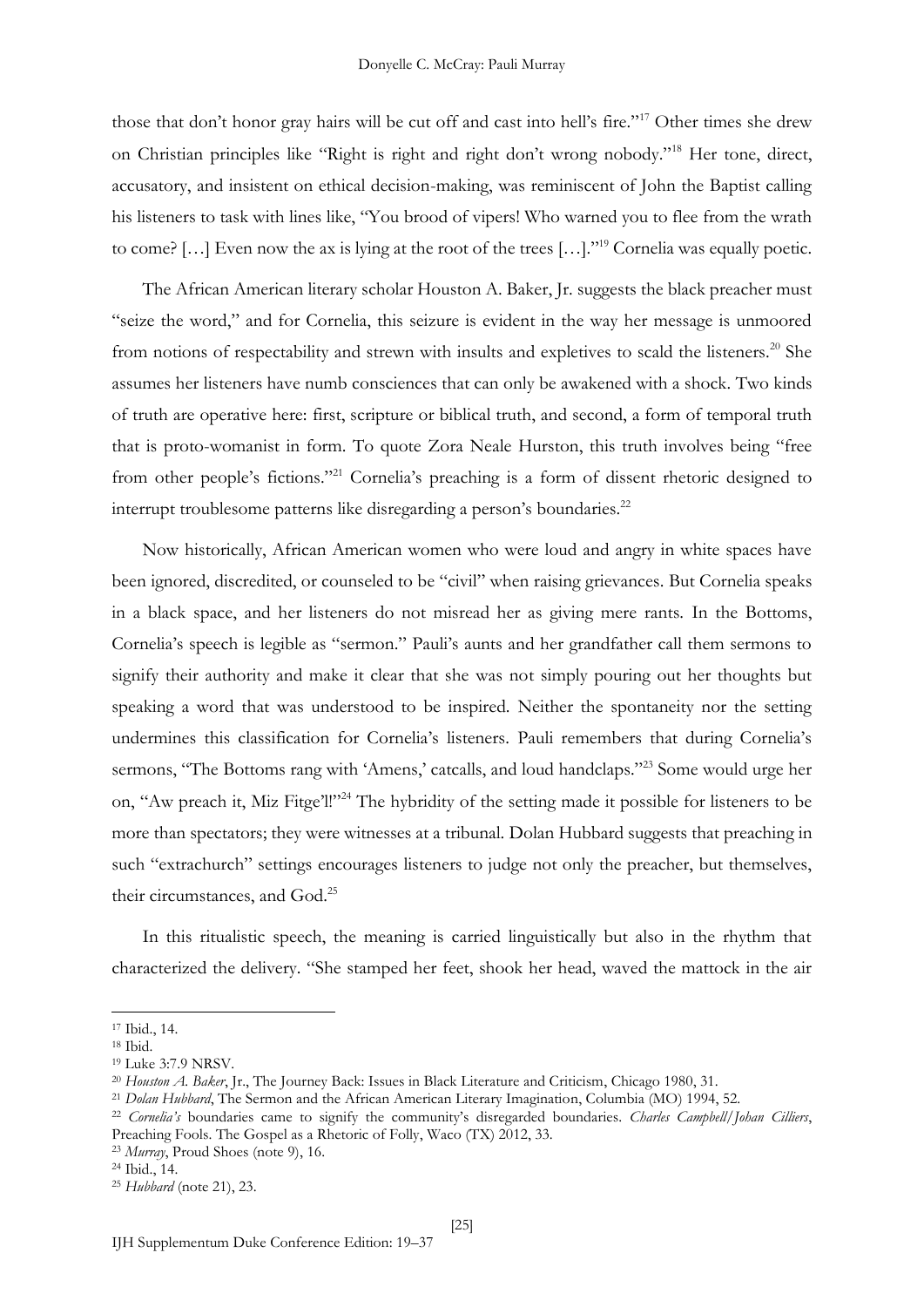and brought it down to earth again with loud guttural sounds to emphasize her points."<sup>26</sup> These guttural sounds unmasked the voice and communicated in a purer way than language allows. David Applebaum, in his book, *Voice*, says language conceals the human voice and when we cry out, groan, laugh, or cough we reveal a part of the voice that is ordinarily concealed in human speech.<sup>27</sup> In those instances, we reveal the depths of ourselves as the body negates the mind's life.<sup>28</sup> Luke Powery illumines the homiletical implications in *Dem Dry Bones: Preaching, Death, and Hope*, when he explains that sound is freighted with as much content as language.<sup>29</sup> For Cornelia, preaching means offering up all the sound her body can muster. She does not conclude with a celebration or even a formal ending; the sermon ends when she is exhausted and hoarse.

The music in Cornelia's message energizes and expands the forum in which she and her neighbors are situated by pointing to the limits of the rational world. In doing so, she elevates the ethical situation and asserts that there is something of eternal significance at stake. To draw on the analysis of womanist ethicist Katie Geneva Canon, Cornelia vocalizes "biblical conflicts of dominance and submission, assertion and deference, the righted and the outlawed, the propertied and dispossessed."<sup>30</sup> Listeners are urged to reckon with these conflicts in their common life.

Through her syncopated exhortations, Cornelia gave messages of racial uplift. Often, she pushed her listeners to assimilate and adhere to white upper-class norms of respectability. Tensions with her own blackness pervade her messages. For example, she is wedded to black exceptionalism and prone to colorism. Despite these shortcomings, Cornelia's offers a capacious vision of blackness and encourages her neighbors to bring honor to the black community. And, her words compel a response. Occasionally, her invectives provoke a reciprocal insult from a listener. In these cases, her pattern is to select another text and start again.<sup>31</sup>

On the whole, Pauli remembers the neighbors respecting Cornelia as their local prophet. Pauli recounts a time when Lucy, a teenaged neighbor, allowed her horse to trample corn in Cornelia's garden. When rebuked, Lucy scoffed, and Cornelia pointed an accusing finger at her and pronounced doom. "As the Lord is my witness, you and that horse is marked for a bad end. Vengeance is mine saith the Lord, and I will repay."<sup>32</sup> Later that day, the horse fell over an embankment and suffered a broken leg. It had to be put down. Within a few months, Lucy had to

<sup>32</sup> Ibid., 22.

<sup>26</sup> *Murray*, Proud Shoes (note 9), 15.

<sup>27</sup> *David Appelbaum*, Voice, Albany 1990, xi.9.

<sup>28</sup> Ibid.

<sup>29</sup> *Luke A. Powery*, Dem Dry Bones. Preaching, Death, and Hope, Minneapolis 2012, 56.

<sup>30</sup> *Katie Geneva Cannon*, Womanist Interpretation and Preaching in the Black Church, in I Found God in Me. A Womanist Biblical Hermeneutic (ed., Mitzi J. Smith) Eugene (OR) 2015, 60.

<sup>31</sup> *Murray*, Proud Shoes (note 9), 17.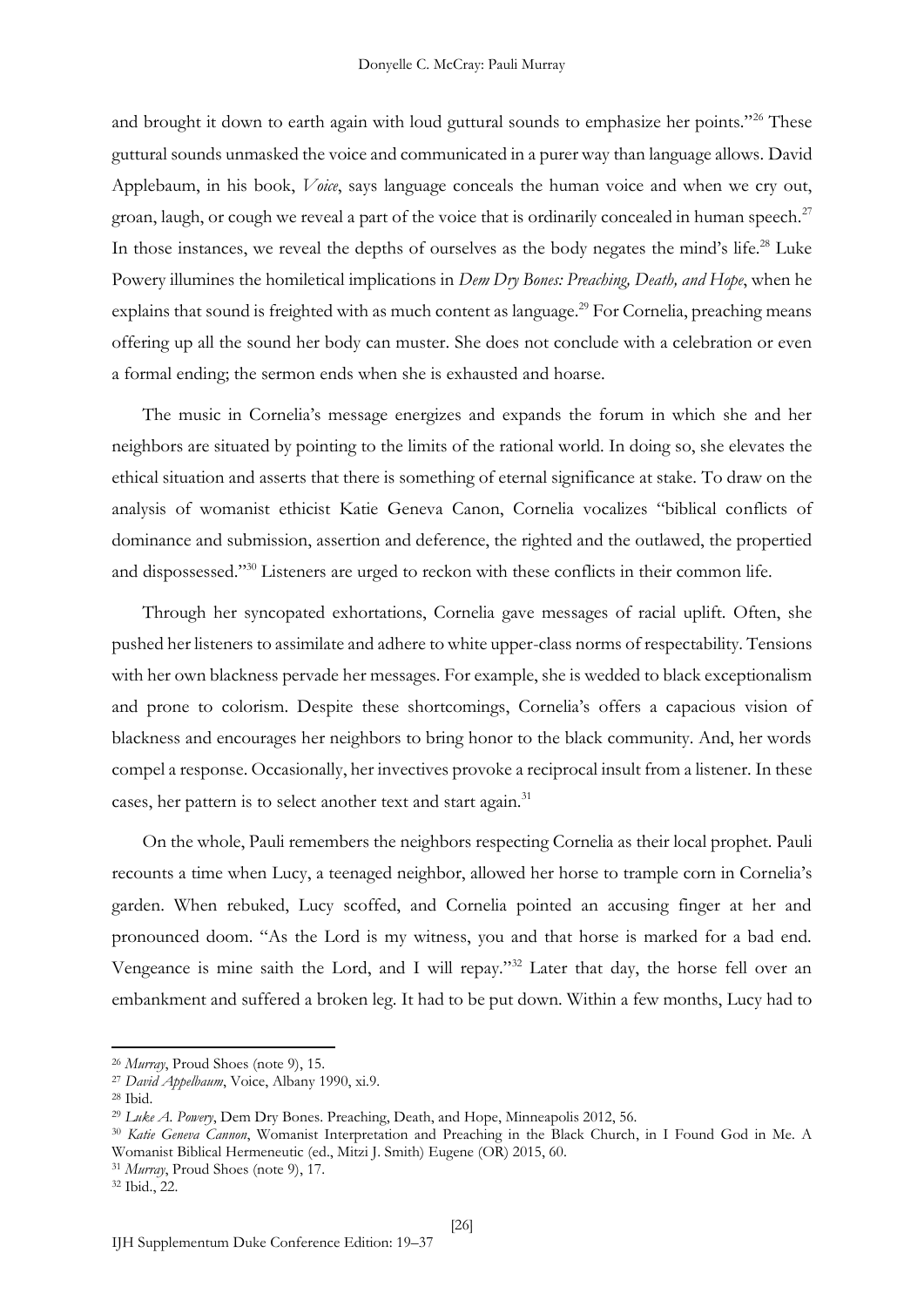withdraw from school due to an unwed pregnancy. For Pauli, and perhaps others in the Bottoms, these events suggested Cornelia was a contemporary prophet whose words did not fall to the ground.<sup>33</sup>

To say that Pauli admired Cornelia is an understatement. Cornelia becomes an invisible companion in Pauli's ministry. In 1977, after her historic ordination, Pauli celebrated her first Eucharist at the Chapel of the Cross in Chapel Hill, North Carolina, the church where Cornelia was baptized in 1854. CBS journalist Charles Kuralt did a segment on Pauli Murray for his show, "On the Road." In his interview he asked, "Do you think your grandmother would've been pleased to have been there at that communion service? Maybe sitting at her old seat in the balcony and looking down on you holding communion?" Pauli answered, "My grandmother was much closer than that. She was right behind me."34

I share Pauli's reflections on Cornelia because I believe they clarify some of the assumptions Pauli brings to the preaching task. First, Cornelia helps Pauli see the ethical situation as the engine for a sermon and the determiner of the text. Any text's suitability is determined by its ability to distill a pressing ethical dilemma and honor the emotions arising from that dilemma. Second, Cornelia also teaches Pauli that a sermon is not an exclusively rational form of discourse but a manifestation of the Holy Spirit. Third, she teaches Pauli that anger is generative, and its energy should be put to good use. Fourth, Cornelia shows Pauli that prophets must speak outside the pulpit where the conflicts of life occur. Pauli's preaching reflects all of these characteristics.

### **2.2 Lessons from Langston Hughes**

On December 12, 1982, Pauli gave a sermon called "The Prophetic Impulse," which begins:

In every age of political and social crisis, human prophets appear to sound warnings of what is to come unless humanity changes its course. They may be humble, untutored individuals, like Amos, the sheep-farmer of the eighth century B.C. They may be learned public figures; they may be gentle poets, or wild creatures driven by some inner fire to burst suddenly upon the scene and command attention […]. Long before the riots of the late 1960s that called attention to the racial crisis in the United States, a genial

<sup>33</sup> 1Sam 3:19.

<sup>34</sup> *Charles Kuralt*, Interview with *Pauli Murray*, On the Road, 1985. [https://episcopalarchives.org/church](https://episcopalarchives.org/church-awakens/exhibits/show/leadership/clergy/murray)[awakens/exhibits/show/leadership/clergy/murray](https://episcopalarchives.org/church-awakens/exhibits/show/leadership/clergy/murray) (accessed May 20, 2018).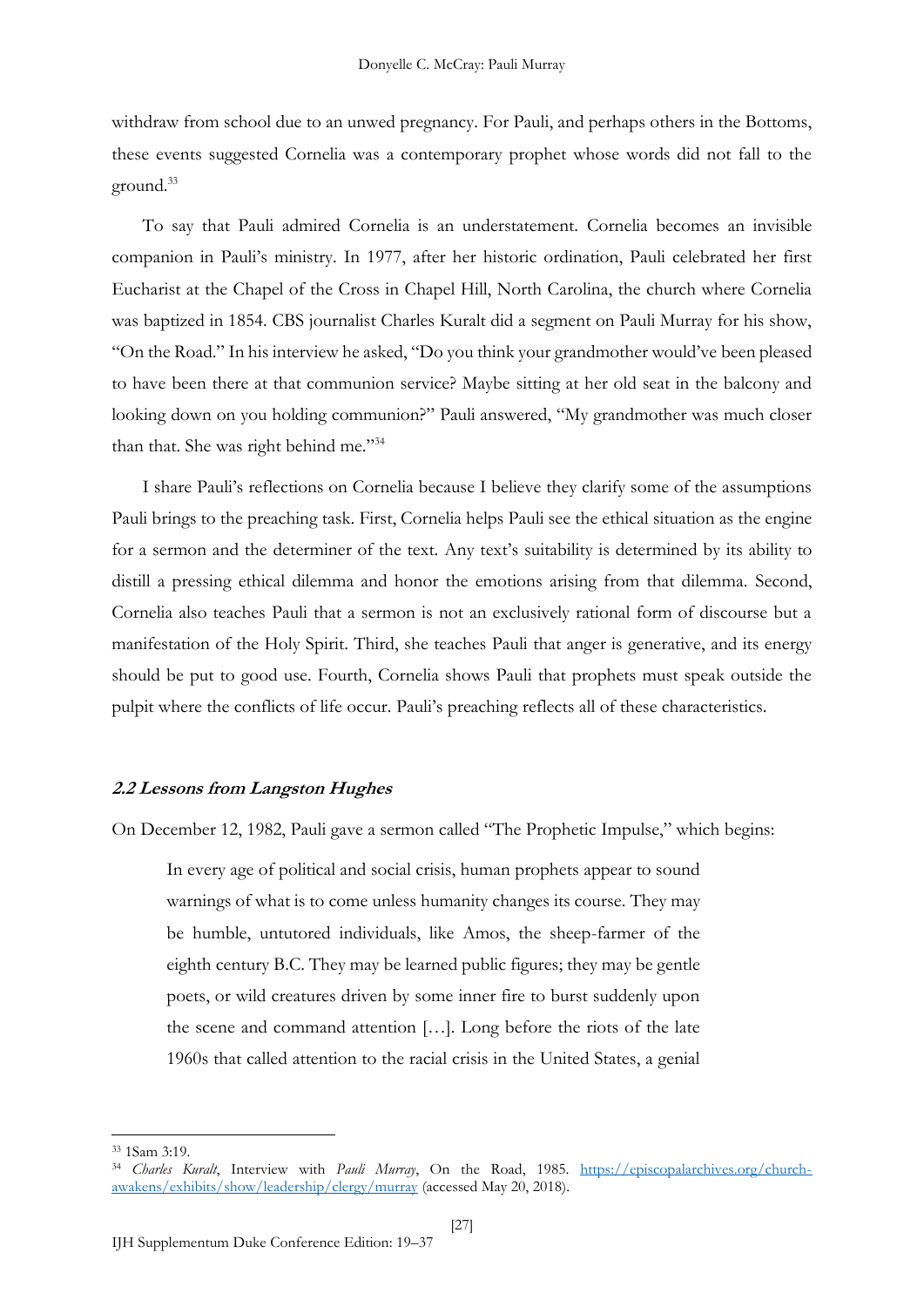poet of Harlem (who encouraged my own poetic efforts), Langston Hughes, wrote: What happens to a dream deferred?

Does it dry up Like a raisin in the sun? Or fester like a sore— And then run? Does it stink like rotten meat? Or crust and sugar over— Like a syrupy sweet? Maybe it just sags Like a heavy load. *Or does it explode?*<sup>35</sup>

Pauli sees Hughes as a prophet because his poems outline the implications of moral situations.<sup>36</sup> He amplifies many of the lessons she learns from Cornelia and his impact on her voice is tremendous.

James Mercer Langston Hughes was a literary phenome. He is perhaps the most celebrated Harlem Renaissance writer and author of *I, Too Am America* (1926), *The Weary Blues*, *The Negro Speaks of Rivers, The Ways of White Folks* (1934) and a host of other volumes. Hughes was concerned about black liberation and the equality of workers around the globe. He was cynical about the notion that white elites would share power based on moral conscience alone and for a while supported socialist movements. His curiosity even took him to Moscow for a time to examine Communism.

Like Pauli, Hughes had a rocky childhood. His father left his mother and moved to Mexico while he was a child, and afterwards his family struggled financially. Throughout his life, he was conflicted about Christianity due to the extent of human suffering and the longing for a personal experience of God that he never had. At times, he sounds like a prophet lashing out at God with an anti-sermon, as in his poem, "God to Hungry Child," in which God scolds a hungry child and

<sup>35</sup> *Pauli Murray*, Pauli Murray. Selected Sermons and Writings (ed. Anthony B. Pinn), Maryknoll (NY) 2006, 166; *Langston Hughes*, Harlem [2], in: Arnold Rampersad/David Roessel (eds.), The Collected Poems of Langston Hughes, New York 1995, 426.

<sup>36</sup> *Murray* (note 35), 166.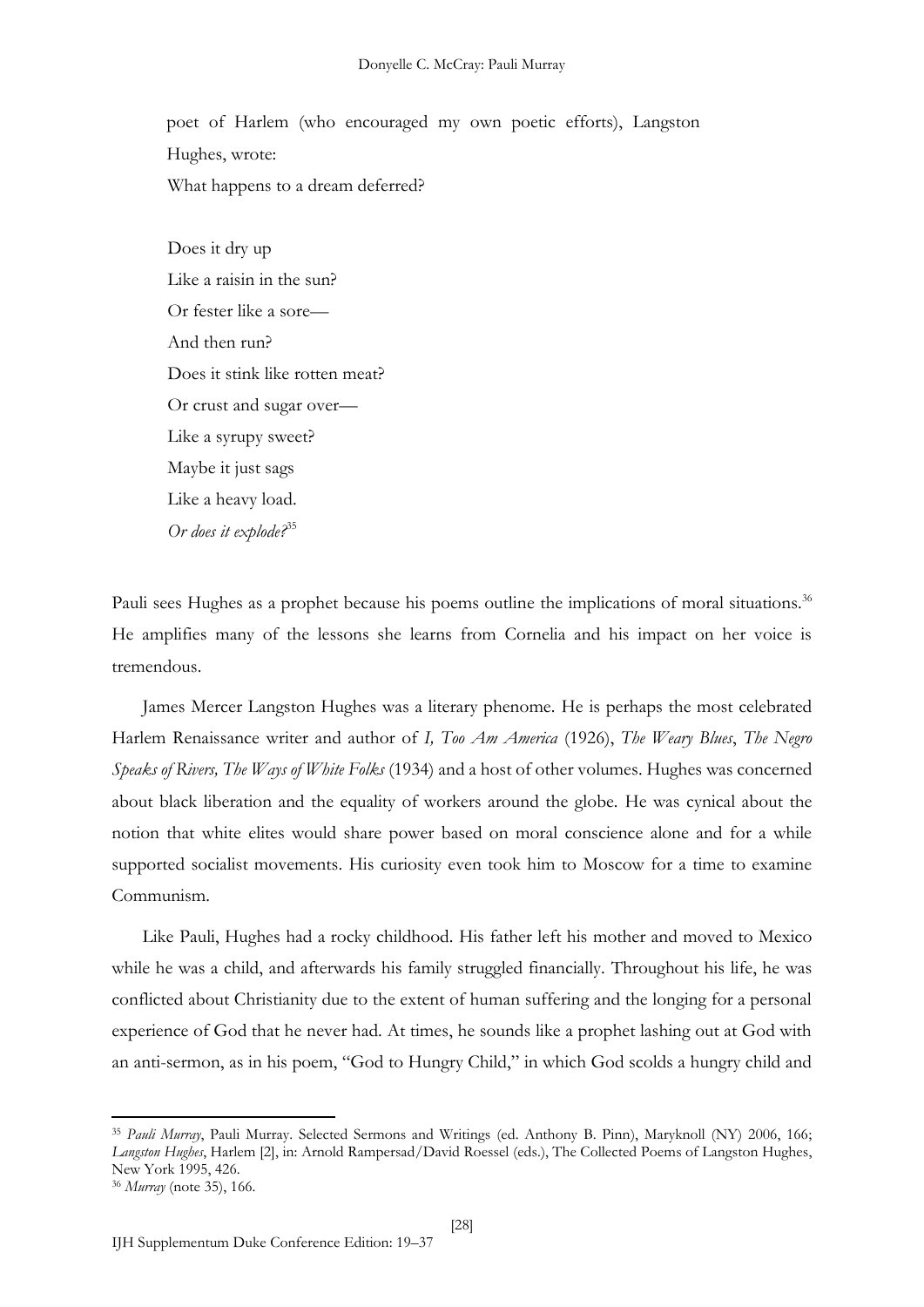asserts that the world was created for the rich. $37$  Other anti-sermons made him a symbol of agnosticism. Despite his apparent conflicts with God, Hughes had an unwavering faith in black people and was captivated by the defiance to oppression that was woven throughout African American culture. Simple rhyme and black dialect have special appeal to him because he heard self-definition and the rhythm of resistance in them.<sup>38</sup>

Pauli met Langston Hughes in the early 1930s when she was living at the YWCA in Harlem where he had been invited to read his work. What Pauli appreciated most about Hughes was his precision, his ability to mine an ethical dilemma and plumb an emotion. Soon after their first meeting, Pauli was sending him drafts of her own poems to get his opinion, and he was publishing her work in a magazine he was editing and recommending her to others. Before long, the friends were writing on parallel themes. They both explore black disappointment in President Franklin D. Roosevelt. Hughes writes "Ballad of Roosevelt" to comment on the New Deal. The refrain, "waitin on Roosevelt" begins with jazzy hope but escalates into jarring rage, "Damn tired o' waitin' on Roosevelt." It ends with a demand for response, "Mr. Roosevelt, listen!/What's the matter here?"39

Pauli also has questions to pose regarding President Roosevelt. In 1943, race riots break out across the country due to the unequal treatment of African Americans who are expected to absorb white hostility at home and fight for the United States abroad. The riots prompt an icy statement from Roosevelt, "The recent outbreaks of violence in widely spread parts of the country endanger our national unity and comfort our enemies. I am sure that every true American regrets this."<sup>40</sup> Pauli composes a poem, "Mr. Roosevelt Regrets," in which she fumes about the paltriness of the President's statement in the light of the missing teeth and cracked skulls black men suffer.<sup>41</sup>

The friends also explore similar themes in August of 1943 when a riot breaks out in Harlem, killing six people and leading to 600 arrests. The riot began after Margie Polite, an African American hotel guest, was mistreated by a white police officer, James Collins. When Robert Bandy, an African American soldier, intervened on Polite's behalf, he was shot by the police officer. While Bandy survived the shooting, rumors of his death triggered the riot. Sympathetic to the rioters, Hughes penned "The Ballad of Margie Polite," which begins:

<sup>37</sup> *Hughes*, God to Hungry Child, in: The Collected Poems (note 35), 48; *Faith Berry*, Langston Hughes Before and Beyond Harlem, Westport (CT) 1983, 10, 328.

<sup>38</sup> *Michael Gomez* sees black dialect in a similar way. *Michael A. Gomez*, Exchanging Our Country Marks. The Transformation of African Identities in the Colonial and Antebellum South, Chapel Hill 1998, 172–177.

<sup>39</sup> *Hughes*, Ballad of Roosevelt, in The Collected Poems (note 35), 178–179.

<sup>40</sup> *Murray*, Mr. Roosevelt Regrets, in Dark Testament (note 9)*,* 34.

<sup>41</sup> Ibid.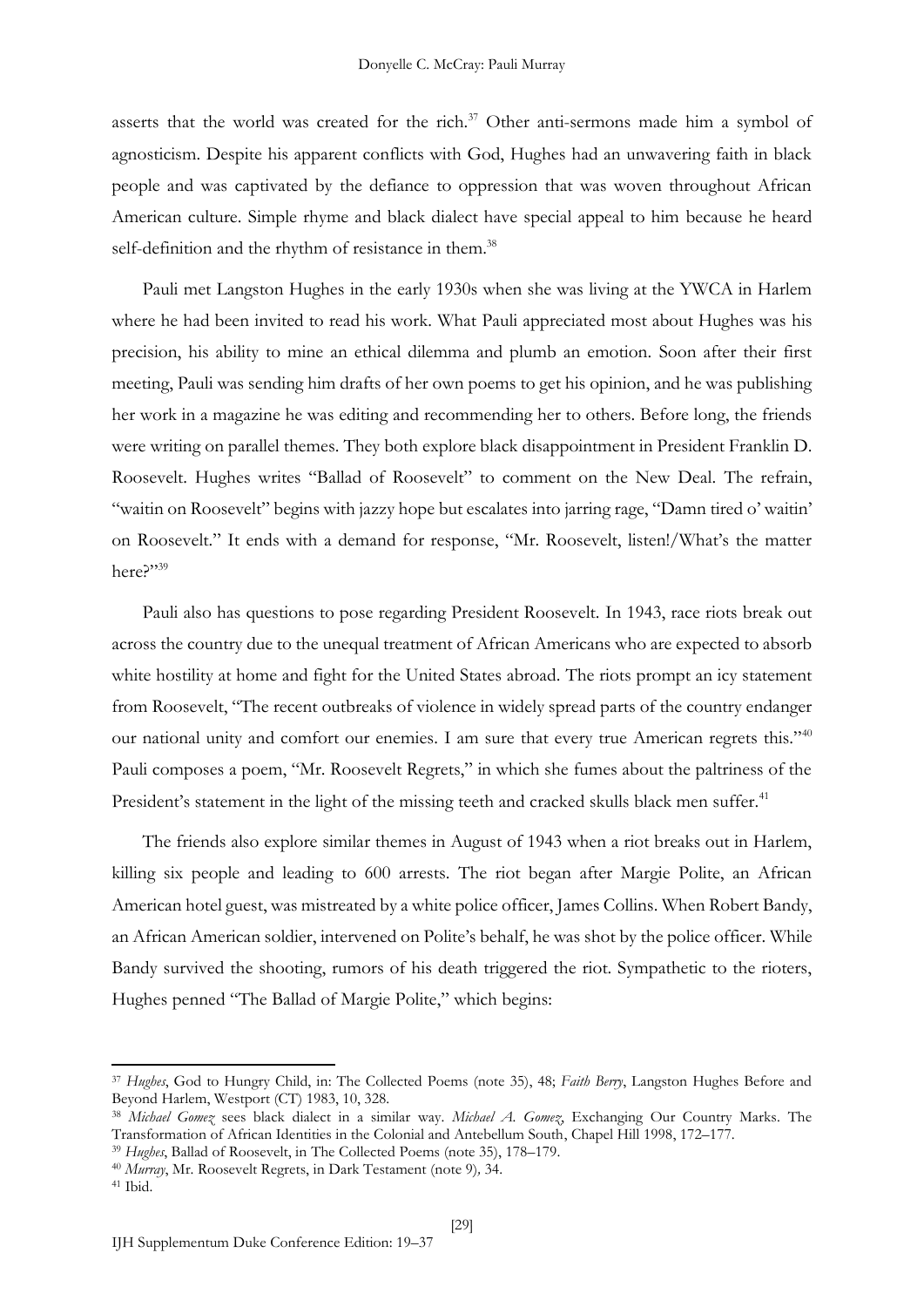If Margie Polite Had of been white She might not've cussed Out the cop that night. $42$ 

He goes on to celebrate the community's resistance to violence and criticize the voice of the "race leader" who attempts to quell Harlem's justified anger.<sup>43</sup> Though equally cynical about racialized violence in the United States, Pauli could not side with the rioters as easily. She worried about larger scale violent attacks against people of color and had doubts about what anger could achieve by itself. Her poem, "Harlem Riot, 1943," reveals a longing for divine insight in the wake of the riot. She speaks as "a prophet without eyes to see" and the poem has the haunting quality of a desperate but unanswered prayer.<sup>44</sup>

What she could see by 1943, was that writing poems stirred her prophetic voice. Through her poems, she could explore the spiritual implications of social events before a broad audience. Pauli came to see sermons and poems as overlapping genres.<sup>45</sup> Poetry proved an effective way to expose injustice and urge a faithful response. So, when Mack Parker, a young black man, is lynched near Poplarville, Mississippi in 1959, she writes, "Collect for Poplarville," drawing on petitions from the Book of Common Prayer. Her poem weds the careful, stately syntax of the Prayer Book with sounds and images of mob violence that are equally deliberate and predictable. The poem juxtaposes those who "follow" the cross and those who "burn" it.<sup>46</sup>

Verna Dozier says, "theology has to be in the language of poetry because no other language can contain the extravagance of the idea."<sup>47</sup> Pauli finds this to be true in her own experience. Through poems she lays her anger and grief before God and the broader public. On the page, the direct language that is deemed unbecoming for a woman thrives. Pauli explicitly credits Hughes for helping her claim her voice as a poet.

<sup>42</sup> *Hughes*, The Ballad of Margie Polite, in The Collected Poems (note 35), 282.

<sup>43</sup> Ibid, 283.

<sup>44</sup> *Murray*, Harlem Riot, 1943, in Dark Testament (note 9), 35.

<sup>45</sup> *Murray*, Selected Sermons (note 35), 207.

<sup>46</sup> *Murray*, Collect for Poplarville, in Dark Testament (note 9), 38.

<sup>47</sup> *Verna Dozier*, The Dream of God: A Call to Return, Cambridge (MA) 1991, 15.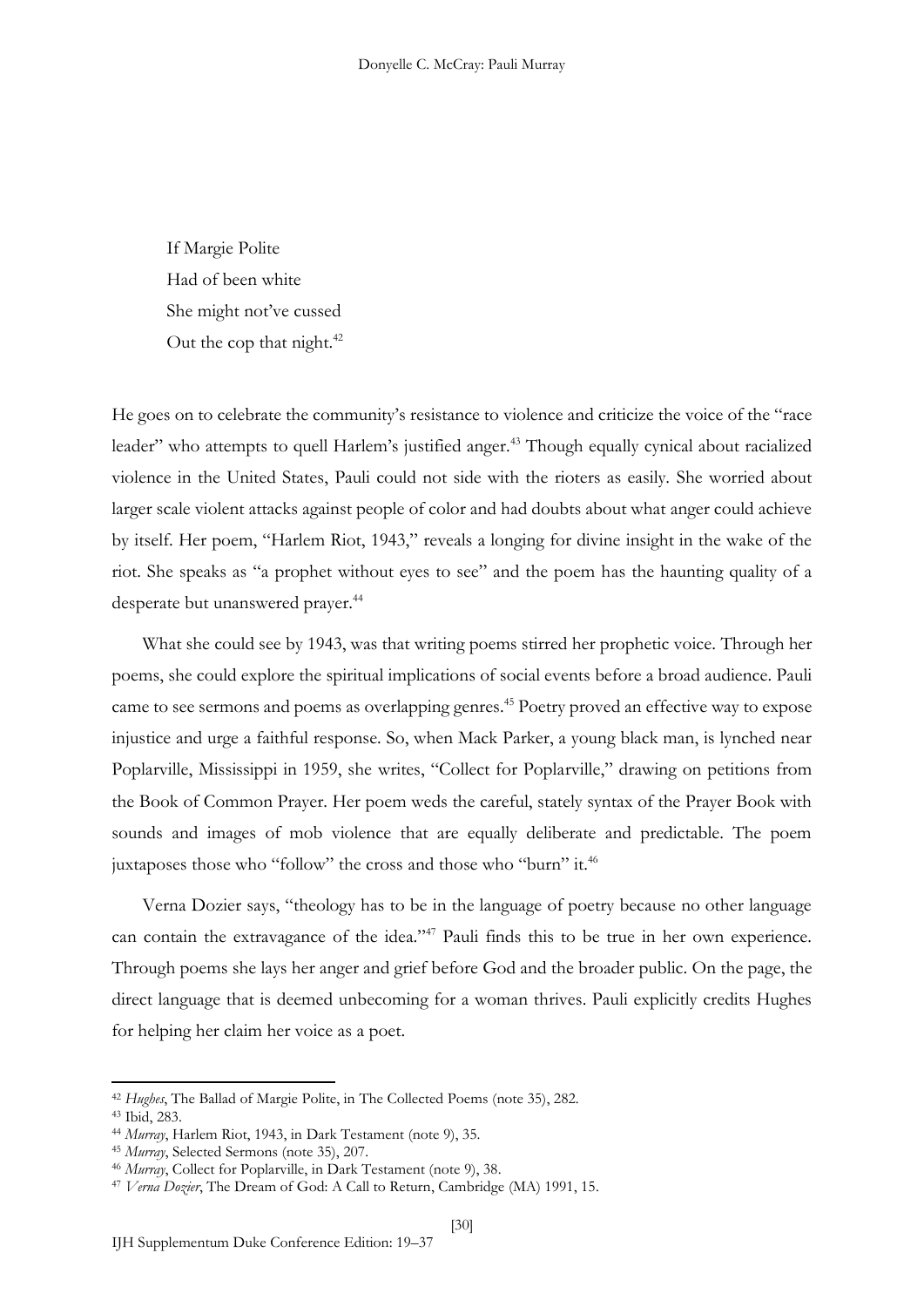Part of his influence stems from his understanding of an author's task. He moved among different genres as he deemed necessary based on his core message, writing not only poems but plays, short stories, novels, an autobiography, an opera, and journalistic prose. This movement allowed him to demand more from the audience and point to a level of truth that defied categorization.<sup>48</sup> He saw the project of large-scale human liberation as vast enough that it required multivocality. Genre functioned more as a means of indicating the mood and duration of a message than as a firm category with rules one had to respect. Rather than genre, what had to be respected, even revered, was the anger and fear that surged in the human heart. Examining anger and fear was central to the writer's task. Pauli knew it was this skill that had made Cornelia so compelling. So increasingly, Pauli had questions about the theological implications of black suffering.

#### **2.3 Lessons from James H. Cone**

Pauli discerned a call to ordained ministry while in her 60s. She hoped seminary would help her integrate the advocacy and freedom fighting she had done in her vocations as an activist, lawyer and professor, and she hoped seminary would be a place where her unique voice would be nurtured. She was disappointed. Over the course of three years, Pauli attended two Episcopal seminaries, and found the process difficult because at that time, like most American seminaries, the curricula and the institutional cultures were designed around the needs of young, married white men.

Signs of a problem appeared early – even at the application stage. One of her seminary applications includes multiple areas where she has corrected the application and instructed the school not to assume all applicants are men.<sup>49</sup> She responds to several of the questions with sarcastic remarks. "Have you ever seen a physician regarding emotional or mental difficulties?" the form asks. "Who hasn't?" she responds.<sup>50</sup> "What part did you take in student athletics and activities?" Her response: "Hardly applicable at this late date, wouldn't you think."<sup>51</sup> Such exchanges foreshadowed her experience as a student. Repeatedly, she found that her urgent theological questions were of little interest to her professors (though they were well-meaning).

<sup>48</sup> Concerning the fluidity of genre, Jennifer Heinert argues that genre categories are "no less slippery" than racial categories. *Jennifer Lee Jordan Heinert*, Narrative Conventions and Race in the Novels of Toni Morrison, New York 2009, 8.

<sup>49</sup> Pauli Murray Seminary Application, V26.01, Virginia Theological Seminary Archives, Alexandria, Virginia.

<sup>50</sup> Ibid.

<sup>51</sup> Ibid.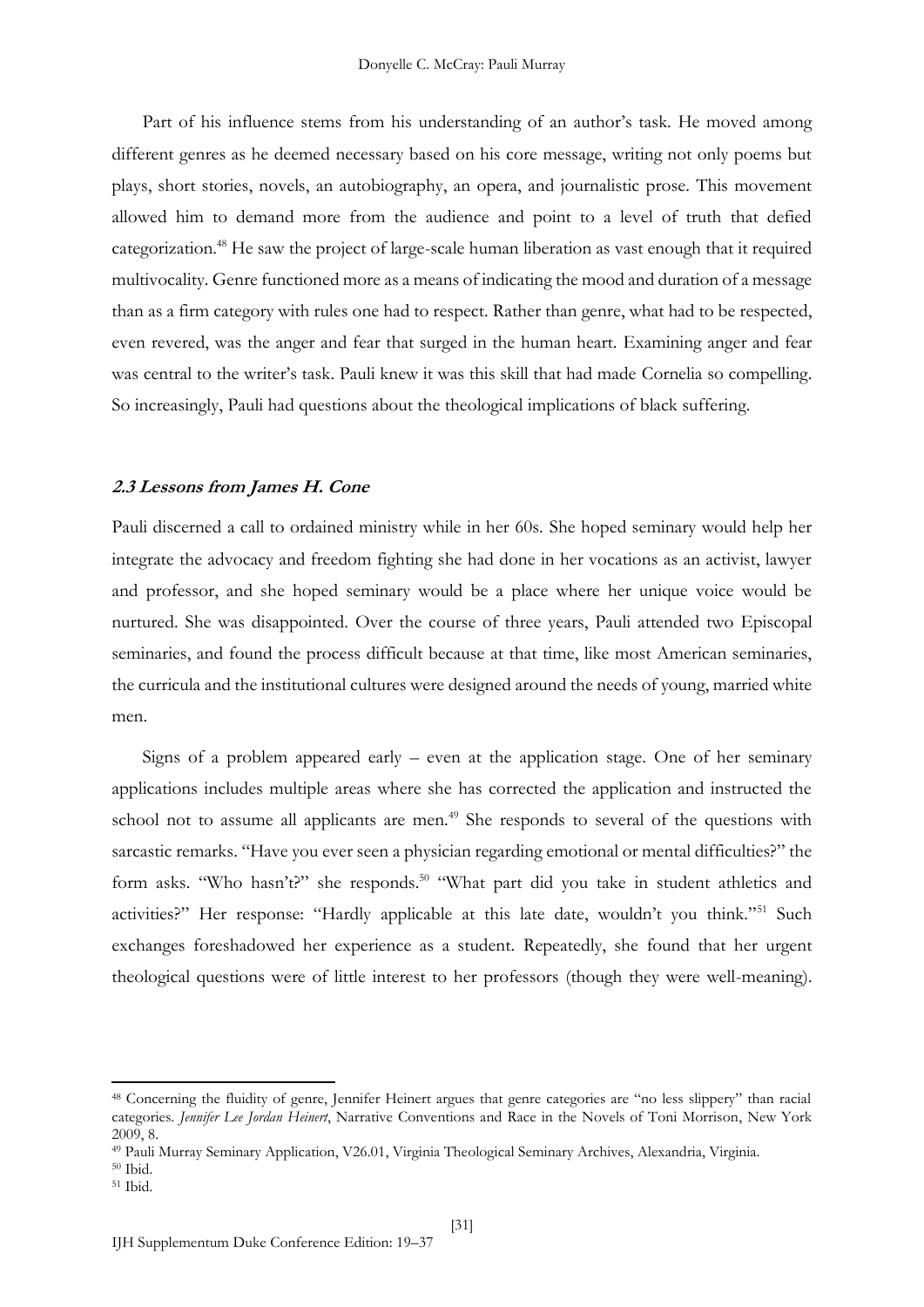With rare exception, faculty members had little grasp of all that was at stake in the development of her theology and preaching voice.

She was thrown a lifeline by a professor at Union Theological Seminary named James H. Cone, who died just a few months ago. In Cone, Pauli found a theologian who read the meaning of Christianity through the lens of African American experiences of suffering and survival. He made an indelible imprint on Pauli's theology and understanding of preaching. For one, Cone shared her view of Langston Hughes as a poet-prophet exposing the moral bankruptcy in white America. Hughes's ability to articulate the sense of divine abandonment that often accompanies experiences of social exile intrigued Cone. He celebrated the prophetic tenor in Harlem Renaissance poetry and used it as a primary source for theological reflection. <sup>52</sup>

In addition, Cone spoke of preaching the truth in ways that Cornelia would have approved. He had a high view of truth and argued that the preacher had the responsibility to "speak truth to people."<sup>53</sup> "To know the truth is to appropriate it, for it is not mainly reflection and theory. Truth is divine action entering into our lives and creating the human action of liberation. Truth enables us to dance and live to the rhythm of freedom in our lives as we struggle to be who we are."<sup>54</sup> This kinetic vision of truth resonated with Pauli who felt abstract understandings of truth had little to offer people living in the grip of imperialism.

Pauli also found Cone's discussions of freedom compelling. Cone explains, "The preaching of the Word must itself be the embodiment of freedom. When freedom is a constituent of the language itself, then that language refuses to be bound to the limitations of categories not indigenous to its being. Possibilities are thus given for the communication of the Word that transcends intellectual concepts."<sup>55</sup> The idea that freedom is elemental to the preached word stretched the normative paradigms of preaching and offered a theological foundation for Pauli to see her activism as proclamatory. Her protests of segregated seating on Greyhound, her sit-ins at segregated Washington lunch counters, her protests of the poll tax, police brutality, and executions of people like Odell Waller had been rooted in her faith-based outrage at injustice and her sense that she had to make her objections known. She had long before rooted this activism in Christian witness. For example, as she was arrested on Easter weekend in 1940 for refusing segregated seating on a Greyhound bus, she made a stern declaration to the bus driver, saying, "You haven't

<sup>52</sup> *James H. Cone*, God of the Oppressed, New York 1975, 27.

<sup>53</sup> *Cone* is inspired here by the poet, *Mari Evans* who says, "Speak the truth to the people/Talk sense to the people/Free them with reason/Free them with honesty/Free the people with Love and Courage and Care for their being," Ibid., 16; *Mari Evans*, I Am a Black Woman, New York 1970, 91. <sup>54</sup> *Cone* (note 52), 30.

<sup>55</sup> Ibid., 19.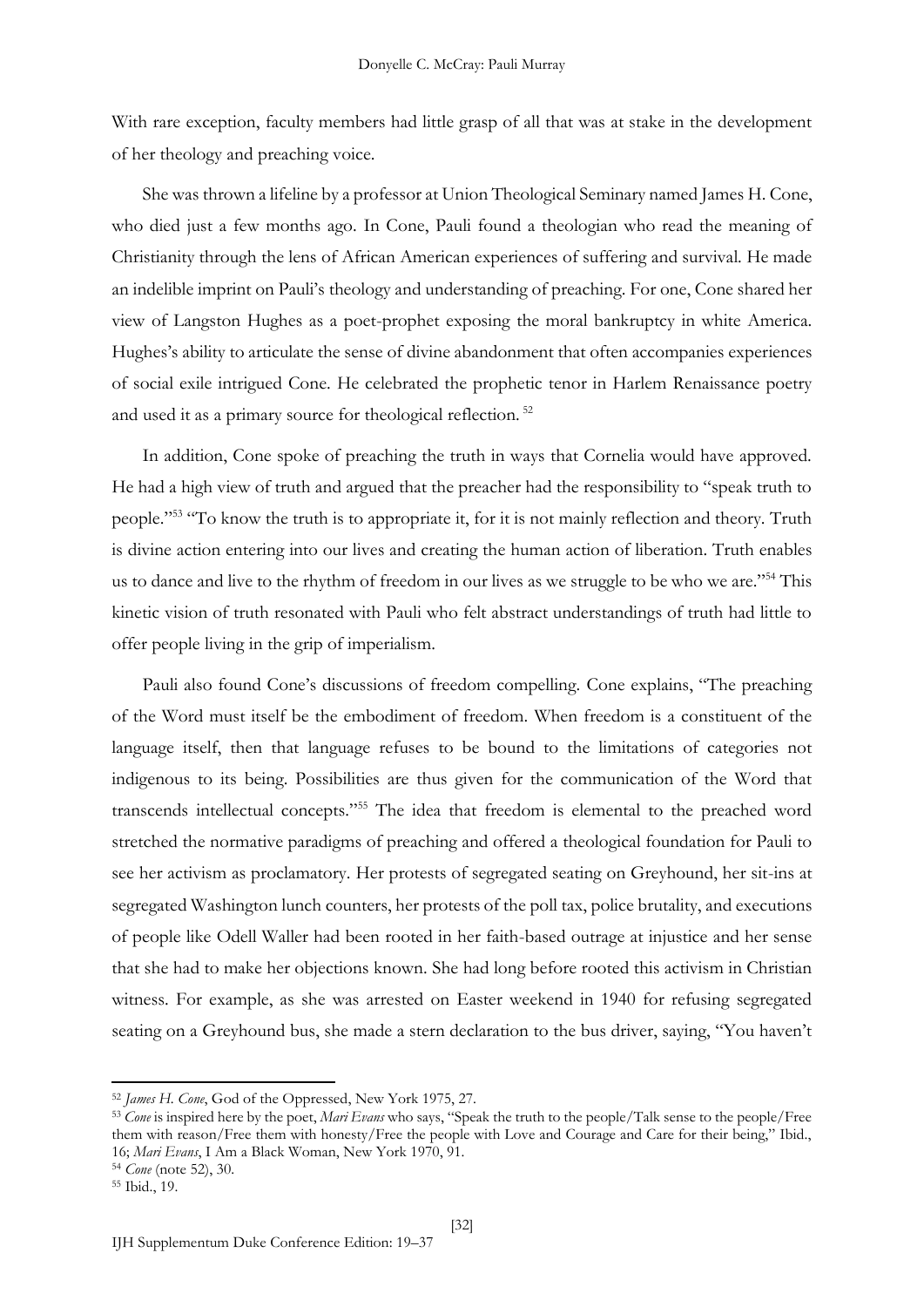learned a thing in two thousand years."<sup>56</sup> Now she could see this incident as a prophetic sign-act like those of Isaiah and Ezekiel.<sup>57</sup> This, too, was preaching.

Pauli was eager to join Cone in criticizing and revising the language of the church, and Cone made it clear that this task involved "not only language as uttered speech but the language of radical involvement in the world."<sup>58</sup> Theology did not operate as "intellectual exercise" but as "worldly risk."<sup>59</sup> Pauli celebrated ministers who made direct links between preaching and social activism. Rev. Walter Fauntroy, for instance, tried to "translate the gospel he preached on Sunday into his political activity in Congress on Monday."<sup>60</sup> The correlation was critical.

Another reason Pauli was drawn to James Cone had to do with his generative understanding of anger. In his introduction to *Black Theology & Black Power*, Cone plainly states that the volume is written "with a definite attitude" of "an angry black man disgusted with the oppression of black people in America and with the scholarly demand to be 'objective' about it. Too many people have died, and too many are on the edge of death."<sup>61</sup> Cone makes it clear that his anger is borne of love for black people and desire for their flourishing. Anger provides a long-burning fuel source for doing the emotionally expensive work of examining the history of African American suffering and working toward a response that can justifiably be called Christian. Anger, then, is not an emotion to be feared but interrogated, because as Audre Lorde argues in her famous essay, "The Uses of Anger: Women Responding to Racism," anger is first and foremost informative, a sign of a relationship that needs attention.<sup>62</sup> Anger is a vital resource for healing that which is deeply broken.

"I am critical of white America," Cone explains, "because this is *my* country; and what is mine must not be spared my emotional and intellectual scrutiny."<sup>63</sup> He agrees with Kenneth Clark, who says:

[W]here […] moral issues are at stake, noninvolvement and noncommitment and the exclusion of feeling are neither sophisticated nor objective, but naïve and violative of the scientific spirit at its best […]. Where anger is the appropriate response, to exclude the recognition and acceptance of anger, and even to avoid the feeling itself as if it were an

<sup>56</sup> *Murray* (note 4), 142.

<sup>57</sup> *Murray*, Selected Sermons (note 35), 166, 168.

<sup>58</sup> *James Cone*, Black Theology & Black Power, New York 1989, 84. *Cone* also says relevant action should accompany the church's speech. Ibid., 67.80.

<sup>59</sup> Ibid., 84.

<sup>60</sup> *Murray*, Selected Sermons (note 35), 214–215.

<sup>61</sup> *Cone* (note 58), 2.

<sup>62</sup> *Audre Lorde*, Sister Outsider. Essays & Speeches, Freedom (CA) 1984, 124.127.

<sup>63</sup> *Cone* (note 58), 4.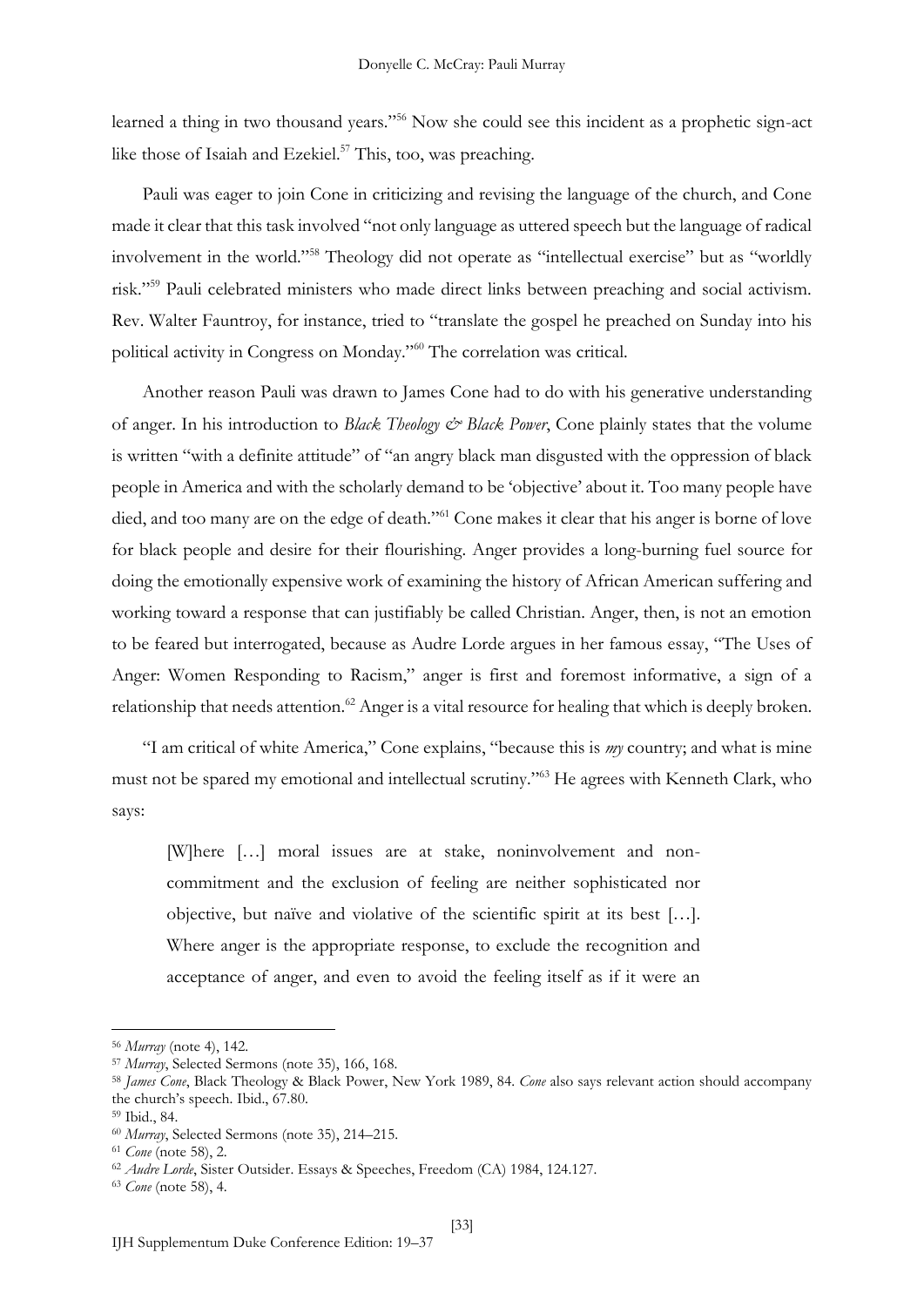inevitable contamination, is to set boundaries upon truth itself. If a scholar who studied Nazi concentration camps did not feel revolted by the evidence no one would say he was unobjective but rather fear for his sanity and moral sensitivity. Feeling may twist judgment, but the lack of it may twist it even more.<sup>64</sup>

Rational analysis and emotion are not mutually exclusive.

Cone's discussion of the theological role of anger had a personal impact. Pauli was known for her short temper, a trait she said she inherited from Cornelia. But, as far as I can tell, neither were prone to self-centered or irrational anger. Rather, theirs mirrors the ire of the Hebrew prophets who were in touch with divine passion.<sup>65</sup> This righteous anger animated their responses to injustice.

Pauli also knew from personal experience that anger can have corrosive effects on the psyche. Being an advocate for justice in her queer, black body had come with steep emotional costs. Sometimes anger turned inward, and she found herself depressed. On at least three occasions, the despair was deep enough to demand psychiatric hospitalization. One of these hospitalizations occurred in December of 1937 at the Long Island Rest Home in Amityville, NY.<sup>66</sup> Pauli wrote a long list of questions for her doctor that included the following:

- 7. Where do you think is the seat of conflict in the brain, the body, the glands- or where?
- 8. Where could I go to get an answer? What fields are doing experimentation and have the equipment?
- 9. Why this nervous exciteable [sic] condition all my life and the very natural falling in love with the female sex? Terrific breakdowns after each love affair that has become unsuccessful? Why the willingness to fight instead of running away in this instance?<sup>67</sup>

More questions follow regarding attraction, heteronormativity, and her desire for monogamy. She presses also questions about the limits of psychiatry: "12. Why is it that I believe that psychiatry

<sup>64</sup> Ibid., 2–3; *Kenneth B. Clark*, Dark Ghetto, New York 1965, 79–80.

<sup>65</sup> *Abraham Heschel* says the prophets had "fellowship with the feelings of God, a sympathy with divine pathos." Abraham Heschel, The Prophets. An Introduction, New York 1969, 26.

<sup>66</sup> Since this hospital had a "no Negro" policy, *Pauli's* physician described her as Cuban.

<sup>67</sup> *Pauli Murray*, Papers, 1827–1985, Schlesinger Library, Radcliffe Institute, Harvard University, Cambridge, Mass., Personal and Biographical. MC 412, Series I, Box 4, Folder 71; *Rosenberg* (note 1), 121.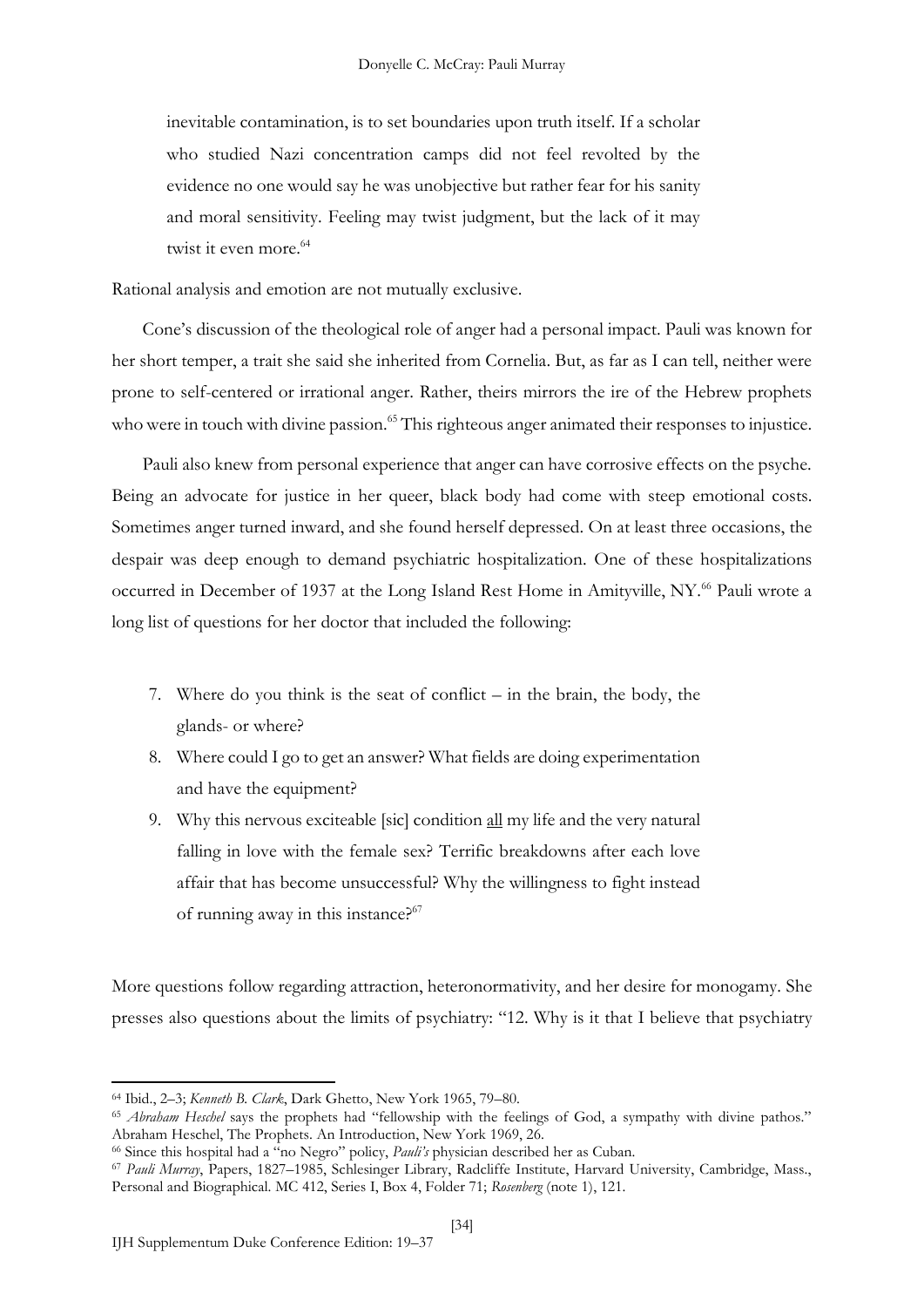does not have the answer to true homosexuality, but that experimental science does?" "15. Why do I prefer experimentation on the male side, instead of attempted adjustment as a normal woman?" She also wonders "what hospitals, fields or medical institutions" are experimenting "in this and other countries?" Question number 17 is especially poignant, "Do you think this conflict is an ego drive, or any organism (this one human) fighting for survival?"<sup>68</sup>

I share these details because it is important for you to know the chiseling effects of anger and sorrow on Pauli's spirit. Her questions show that she is decades ahead of the medical science in some respects, but they also reveal tremendous frustration. She is angry about the pressure to conform to white, cisgender, heterosexual norms.

During this hospitalization in New York, she can articulate her concerns. But during others, like one at Freedman's Hospital (affiliated with Howard University), tears are Pauli's primary mode of speech.<sup>69</sup> She wept for a week and had to be sedated. Betsee Parker says, "Weeping is the most deeply communicating sound that the human can make. And words don't get in the way of the sound of weeping. Words only hide the depth. But when one hears the sounds – unobstructed sounds, no words in there – you really feel the depths of the emotion that's in the person."<sup>70</sup>

Pauli needed theology that could account for these experiences. So, when James Cone argues that "the reality of black people—their life of suffering and humiliation" must serve as the "point of departure of all God-talk," when Cone says that Jesus takes on black suffering as his suffering, and identifies with those who are despised, Cone's words resonate with Pauli.<sup>71</sup> When he says Christianity ought to free people "to create new possibilities for existence" and help them unlearn humiliation, she is inspired.<sup>72</sup>

Pauli does not have an especially demonstrative preaching style, but her words are fueled by righteous anger about oppression. She urges self-determination and warns against leaders like Jim Jones who usurped his congregation's freedom in Jonestown, Guyana.<sup>73</sup> And she insists on accountability to those in previous generations who suffered and died and did not get to see their hopes for equality materialize. Their struggles and triumphs are, as Cone advises, the "point of

<sup>68</sup> Ibid.

<sup>69</sup> Kimberley Christine Patton/John Stratton Hawley (eds.), Holy Tears. Weeping in the Religious Imagination, Princeton (NJ) 2005, 12.

<sup>70</sup> Ibid., 292.

<sup>71</sup> *Cone* (note 58), 117; *Cone* (note 52), 136.

<sup>72</sup> *Cone* (note 58), 130. *Murray* also cites *Major J. Jones'* influence on unlearning humiliation. *Murray*, Selected Sermons (note 35), 213.

<sup>73</sup> *Murray*, Selected Sermons (note 35), 209.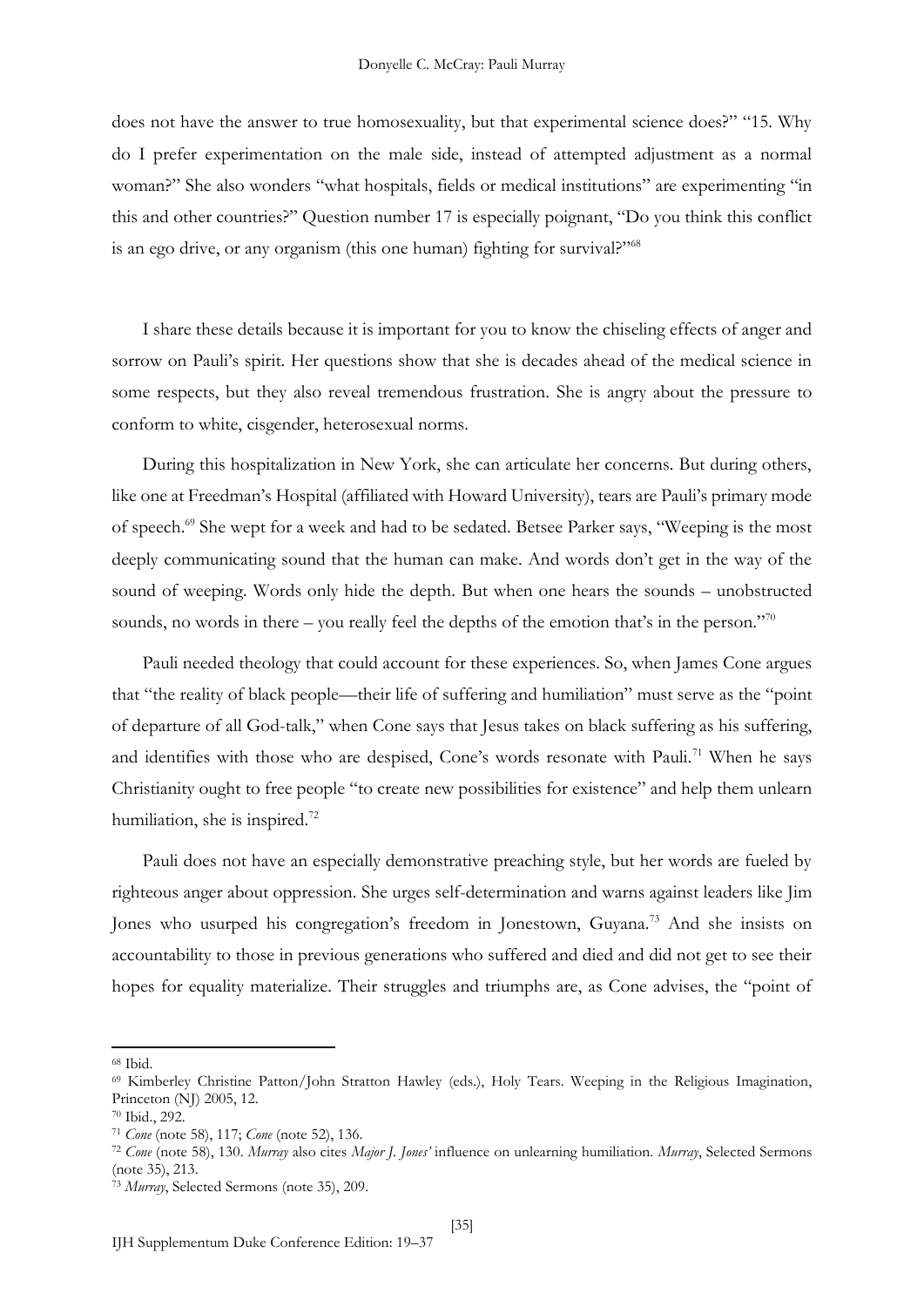departure" for her God-talk. In her sermons, Pauli shines a bright light on black women, and this includes historical figures, local heroines, and members of the congregation. For a time, this emphasis on black female experience reflects her critique of Cone, who, at least initially, foregrounds black male experience. Pauli is quick to applaud him when he corrects this pattern and urges preachers to "relate the story of our mothers' and fathers' struggles to our present struggles and thereby create a humane future for our children."<sup>74</sup>

For Cone, preaching involves remembering. He counsels preachers to lead congregations in remembering biblical narratives and in remembering the histories of oppressed people. Pauli does this remembering in her sermons and in her celebration of the Eucharist which, as an Anglican priest, she usually celebrated each week. In black Anglican circles, the Eucharist functions as a ritual and as a sermon proclaimed in unity with clergy around the world. While the focus is on remembering Jesus' suffering, resurrection, and return, the Eucharist also proclaims the kinship between the living and the dead and encourages worshippers to live in that consciousness. So, in celebrating the Eucharist, Pauli unites her memory of black struggle with Christ's work of reconciliation.

More could be said about James Cone's theology and his vast impact on black preaching. I have only attempted to trace his influence on Pauli's preaching and illumine the ways he appears on the surface and in the deep tissue of her thought. Pauli saw preaching as the church's lifeblood. She preaches in a way that honors black anger, liberates the oppressed, respects the world beyond the church, and embodies Christian love. She also foregrounds the experiences of black women in her sermons. Womanist theology is in a nascent stage during her ministry, but she demonstrates many of the hallmarks.

### **Conclusion**

In our time together, I have introduced Pauli Murray and described three influences that I see as primary in her growth as a preacher. From her grandmother, Cornelia Smith Fitzgerald, Pauli learned the primacy of the ethical dilemma and the proclivity for the Word to erupt outside the pulpit in secular spaces where the conflicts of life arise. When Cornelia was told to hush once, she responded by saying, "The Lord gave me a mouth and I aim to use it whenever and wherever I've

<sup>74</sup> *Cone* (note 52), 29.

IJH Supplementum Duke Conference Edition: 19–37